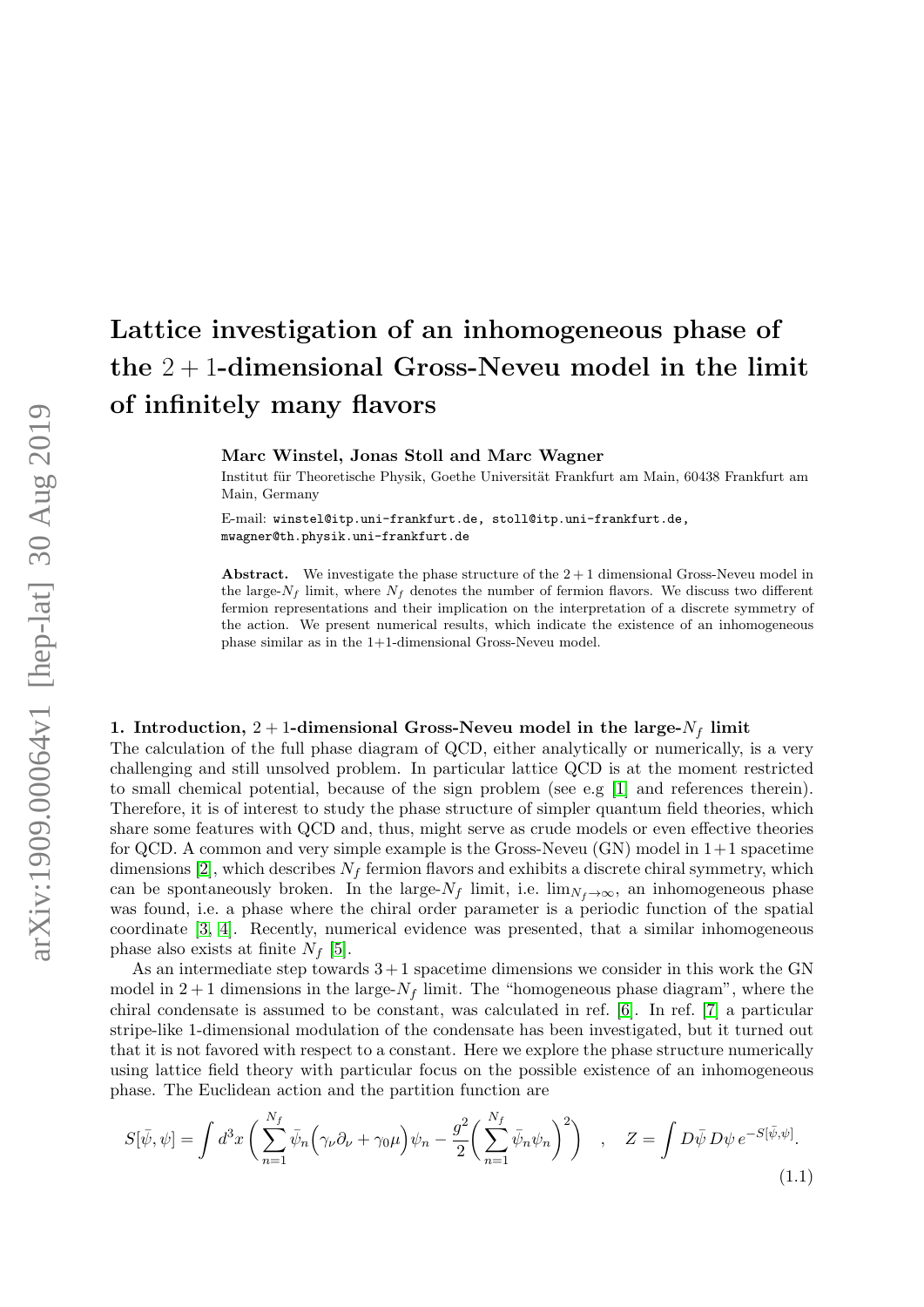$\psi_n$  denotes a fermionic field with flavor index n,  $\mu$  is the chemical potential and g is the coupling constant. Representations for the spin matrices  $\gamma_0$ ,  $\gamma_1$  and  $\gamma_2$  are discussed in section [2.](#page-1-0) Introducing a real scalar field  $\sigma$  and performing the integration over the Grassmann-valued fermionic fields one obtains the equivalent effective action and partition function

$$
S_{\text{eff}}[\sigma] = N_f \left(\frac{1}{2\lambda} \int d^3x \,\sigma^2 - \ln\left(\det(Q)\right)\right) \quad , \quad Z = \int D\sigma \, e^{-S_{\text{eff}}[\sigma]}, \tag{1.2}
$$

where  $\lambda = N_f g^2$  and  $Q = \gamma_\nu \partial_\nu + \gamma_0 \mu + \sigma$ . In this work we restrict the dependence of  $\sigma$  to the spatial coordinates, i.e. either  $\sigma = \sigma(x)$  (see section [3.2\)](#page-2-0) or  $\sigma = \sigma(x, y)$  (see section [3.3\)](#page-3-0). Then one can show that  $S_{\text{eff}}[\sigma]$  is real, which is essential for numerical calculations. Moreover, because of the factor  $N_f \to \infty$  on the right hand side of  $S_{\text{eff}}[\sigma]$ , only field configurations  $\sigma$  corresponding to a global minimum of  $S_{\text{eff}}[\sigma]$  contribute to the partition function Z.

# <span id="page-1-0"></span>2. Discrete symmetry  $\sigma \to -\sigma$  and fermion representations

One can show that the effective action in eq. [\(1.2\)](#page-1-1) has a discrete symmetry  $\sigma \to -\sigma$ , i.e.  $S_{\text{eff}}[\sigma] = S_{\text{eff}}[-\sigma]$ . Moreover,  $\sigma \propto \langle \sum_{n=1}^{N_f} \bar{\psi}_n \psi_n \rangle$ .

In 1 + 1 spacetime dimensions a possible irreducible  $2 \times 2$  representation for the  $\gamma$  matrices is

<span id="page-1-1"></span>
$$
\gamma_0 = \sigma_1 \quad , \quad \gamma_1 = \sigma_2, \tag{2.1}
$$

where  $\sigma_i$  denote the Pauli matrices. A non-vanishing  $\sigma$  would indicate spontaneous breaking of the symmetry

<span id="page-1-4"></span><span id="page-1-3"></span><span id="page-1-2"></span>
$$
\psi_n \to \sigma_3 \psi_n. \tag{2.2}
$$

Since  $\sigma_3$  anticommutes with  $\gamma_0$  and  $\gamma_1$ , it is appropriate to define  $\gamma_5 = \sigma_3$  and to interpret the symmetry [\(2.2\)](#page-1-2) as discrete chiral symmetry.

A possible irreducible  $2 \times 2$  representation for the  $\gamma$  matrices in  $2 + 1$  spacetime dimensions is

$$
\gamma_0 = \sigma_1 \quad , \quad \gamma_1 = \sigma_2 \quad , \quad \gamma_2 = \sigma_3. \tag{2.3}
$$

One can show that it is impossible to find a corresponding appropriate  $\gamma_5$  matrix, i.e. a matrix, which anticommutes with  $\gamma_0$ ,  $\gamma_1$  and  $\gamma_2$ . Consequently, a non-vanishing  $\sigma$  cannot be interpreted as a signal for chiral symmetry breaking. A possibility to retain the interpretation of  $\sigma$  as chiral order parameter is to use a reducible  $4 \times 4$  representation for the  $\gamma$  matrices,

$$
\gamma_0 = \begin{pmatrix} +\sigma_1 & 0 \\ 0 & -\sigma_1 \end{pmatrix} , \quad \gamma_1 = \begin{pmatrix} +\sigma_2 & 0 \\ 0 & -\sigma_2 \end{pmatrix} , \quad \gamma_2 = \begin{pmatrix} +\sigma_3 & 0 \\ 0 & -\sigma_3 \end{pmatrix} .
$$
 (2.4)

For a detailed discussion of fermion representations in  $2 + 1$  dimensions and its implicatons we refer to refs. [\[8,](#page-4-7) [9\]](#page-4-8).

### 3. Numerical results

In this section we explore the phase structure of the  $2+1$ -dimensional GN model in the large- $N_f$ limit numerically. We have performed the majority of computations using the  $2\times 2$  representation  $(2.3)$  for the  $\gamma$  matrices, but also some computations using the 4  $\times$  4 representation [\(2.4\)](#page-1-4). Within numerical precision the results are in agreement. All results shown in the following were obtained using the  $2 \times 2$  representation [\(2.3\)](#page-1-3). Based on known analytical results for the phase diagram of the  $1 + 1$ -dimensional GN model [\[3,](#page-4-2) [4\]](#page-4-3) we expect the following three phases: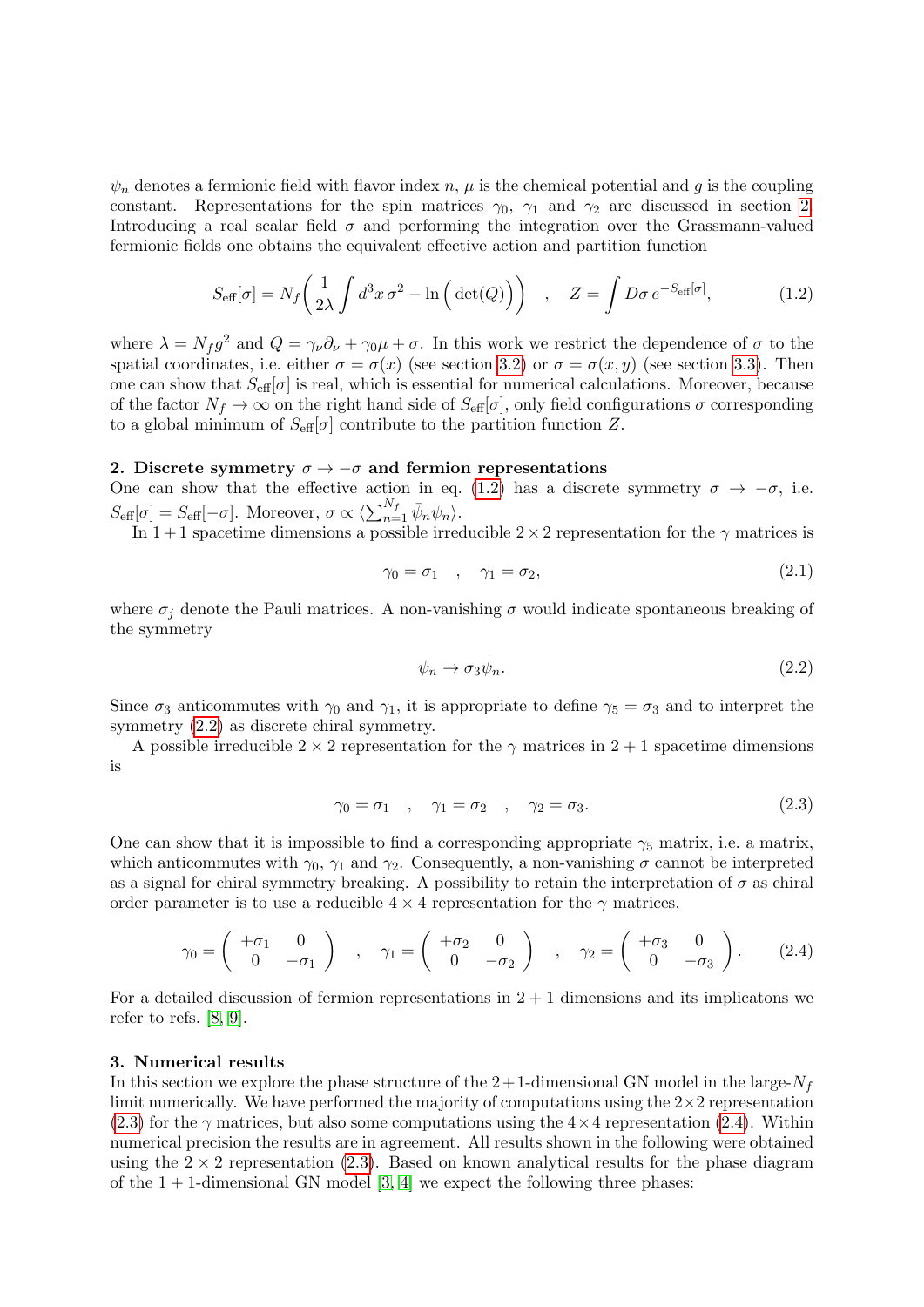- a symmetric phase, characterized by  $\sigma = 0$ ;
- a homogeneously broken phase, characterized by  $\sigma = \text{const} \neq 0;$
- an inhomogeneous phase, where  $\sigma = \sigma(x, y)$  depends on the spatial coordinates.

The spactime volume in our computations is finite with temporal extent  $1/T$ , where T is the temperature, and spatial volume  $L^2$ . We discretize the effective action  $(1.2)$  using a plane wave expansion for the temporal direction and lattice field theory for the two spatial directions, where we decided for naive fermions for the fermionic determinant. Technical aspects are similar as in refs. [\[10,](#page-4-9) [11,](#page-4-10) [12\]](#page-4-11) and will be discussed in detail in an upcoming publication.

#### 3.1.  $\sigma = const$

<span id="page-2-1"></span>In a first step we determined the phase diagram for homogeneous  $\sigma$ , i.e. not allowing any spatial modulation for  $\sigma$ . As a byproduct we obtained  $\sigma_0 = \sigma|_{\mu=0,T=0}$ , which we use to set the scale. It is known that there is a symmetric phase and a homogeneously broken phase [\[6\]](#page-4-5). We determined the boundary between these two phases by numerically minimizing  $S_{\text{eff}}$  with respect to the constant  $\sigma$  using a standard algorithm for 1-dimensional minimization. Our result, which is shown in Fig. [1,](#page-2-1) is consistent with the result from ref. [\[6\]](#page-4-5).



Figure 1: Phase diagram of the 2 + 1-dimensional GN model in the  $\mu$ -T plane for  $\sigma$  = const (black dots are our numerical results, while the dashed line is just a guide to the eye).

## <span id="page-2-0"></span>3.2.  $\sigma = \sigma(x)$

In a second step, we allowed  $\sigma$  to depend on one of the two spatial coordinates, i.e.  $\sigma = \sigma(x)$ . Then S<sub>eff</sub> depends on N<sub>s</sub> variables  $\sigma_j$ , which represent  $\sigma(x)$  on the lattice sites  $x = ja$ , where  $a = L/N<sub>s</sub>$  denotes the lattice spacing. Since finding the global minimum of a function in many variables is a very challenging task, we started by performing stability analyses with respect to  $\sigma = 0$ . This amounts to finding the eigenvalues and eigenvectors of the Hessian matrix

<span id="page-2-2"></span>
$$
H_{jk} = \frac{\partial^2}{\partial \sigma_j \partial \sigma_k} S_{\text{eff}} \Big|_{\sigma_0 = \sigma_1 = \dots = \sigma_{N_s - 1} = 0},\tag{3.1}
$$

where negative eigenvalues indicate directions, in which  $S_{\text{eff}}$  decreases.

The red dots in Fig. [2](#page-3-1) separate a region, where  $\sigma = 0$  is stable (i.e. no negative eigenvalues of H), from another region, where  $\sigma = 0$  is not stable (i.e. at least one negative eigenvalue of H). Note that the red dots do not necessarily correspond to a phase boundary (even though they could coincide with a phase boundary, as it is the case e.g. for the  $1 + 1$  dimensional GN model, where they separate the symmetric phase and the inhomogeneous phase). Nevertheless, they unambiguously signal the existence of an inhomogeneous phase, which covers the triangular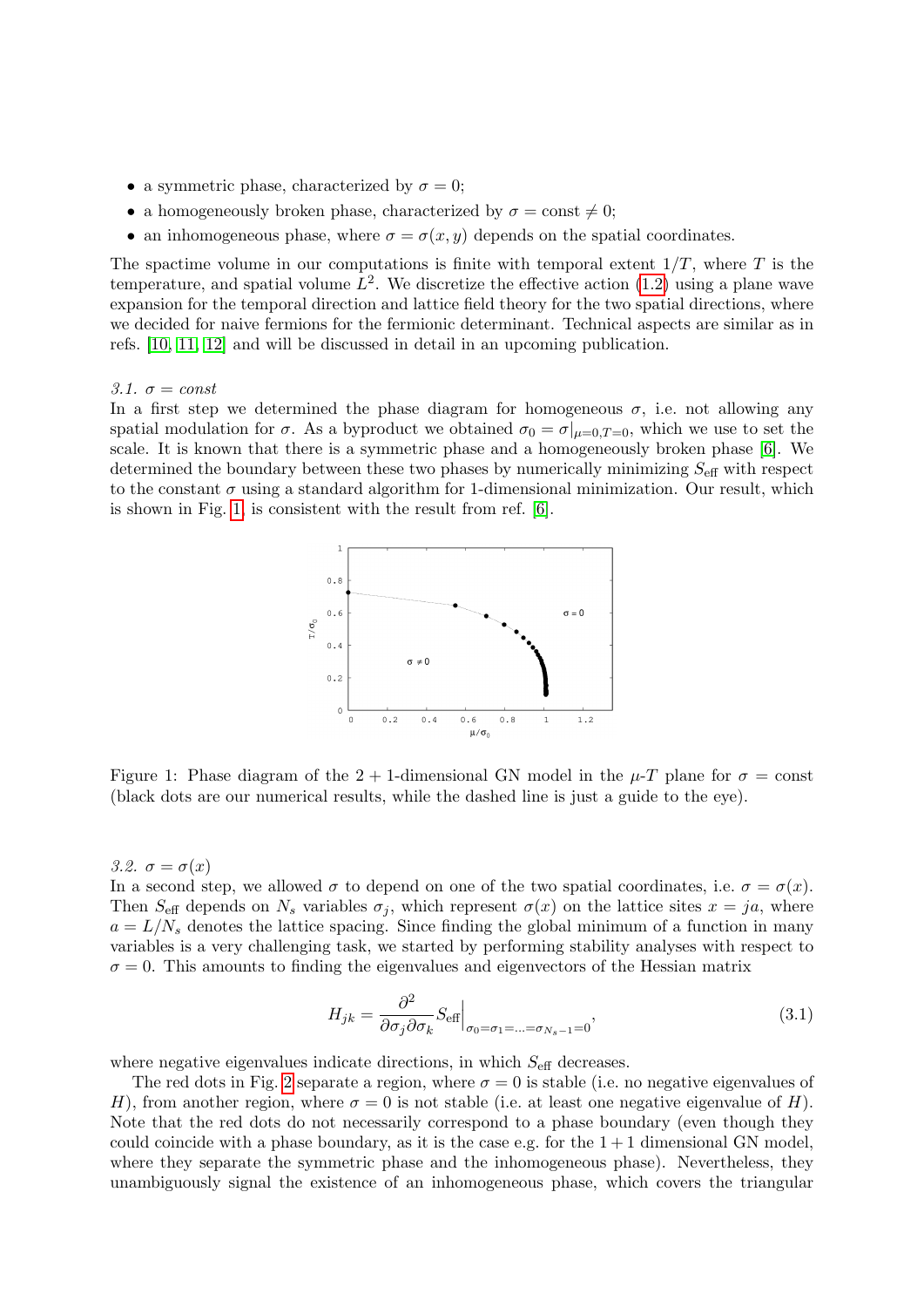region between the red dots and the black dots (the latter represent the phase boundary for  $\sigma = \text{const}$  already shown in Fig. [1\)](#page-2-1). This inhomogeneous phase might, however, have a larger extension, which we are currently investigating by performing full multi-dimensional minimizations of Seff using a conjugate gradient algorithm. Note that the red dots do not seem to correspond to a smooth curve. This could be a finite-volume effect, similar to that observed in a lattice field theory study of the  $1 + 1$  dimensional GN model [\[10\]](#page-4-9). In Fig. [3](#page-3-2)

<span id="page-3-1"></span>

Figure 2: "Phase diagram" of the 2 + 1-dimensional GN model in the  $\mu$ -T plane for  $\sigma = \sigma(x)$ . The black dots represent the phase boundary for  $\sigma = \text{const.}$  also shown in Fig. [1.](#page-2-1) The red dots are obtained by stability analyses with respect to  $\sigma = 0$ . The triangular region between the red dots and the black dots is part of an inhomogeneous phase. The right plot is a zoomed version of the left plot.

we show two examples of eigenvectors of the Hessian matrix [\(3.1\)](#page-2-2) corresponding to negative eigenvalues. These eigenvectors indicate the shape of spatial modulations of  $\sigma(x)$ , which lower  $S_{\text{eff}}[\sigma]$  with respect to  $\sigma = 0$ . The wave number increases for increasing chemical potential and fixed temperature, a behavior also observed for the  $1 + 1$ -dimensional GN model [\[3,](#page-4-2) [4\]](#page-4-3).

<span id="page-3-2"></span>

Figure 3: Eigenvectors of the Hessian matrix [\(3.1\)](#page-2-2) corresponding to negative eigenvalues. (left)  $\mu/\sigma_0 = 1.011$ ,  $T/\sigma_0 = 0.198$ . (right)  $\mu/\sigma_0 = 1.064$ ,  $T/\sigma_0 = 0.118$ .

<span id="page-3-0"></span>3.3.  $\sigma = \sigma(x, y)$ 

We also started to explore the phase structure for  $\sigma$  depending on both spatial coordinates, i.e.  $\sigma = \sigma(x, y)$ . We are not yet in a position to show a phase diagram. It is, however, worthwhile to note that we found negative eigenvalues of the Hessian matrix corresponding to eigenvectors, which oscillate both in x and in y direction (see Fig. [4](#page-4-12) for an example). This might indicate that